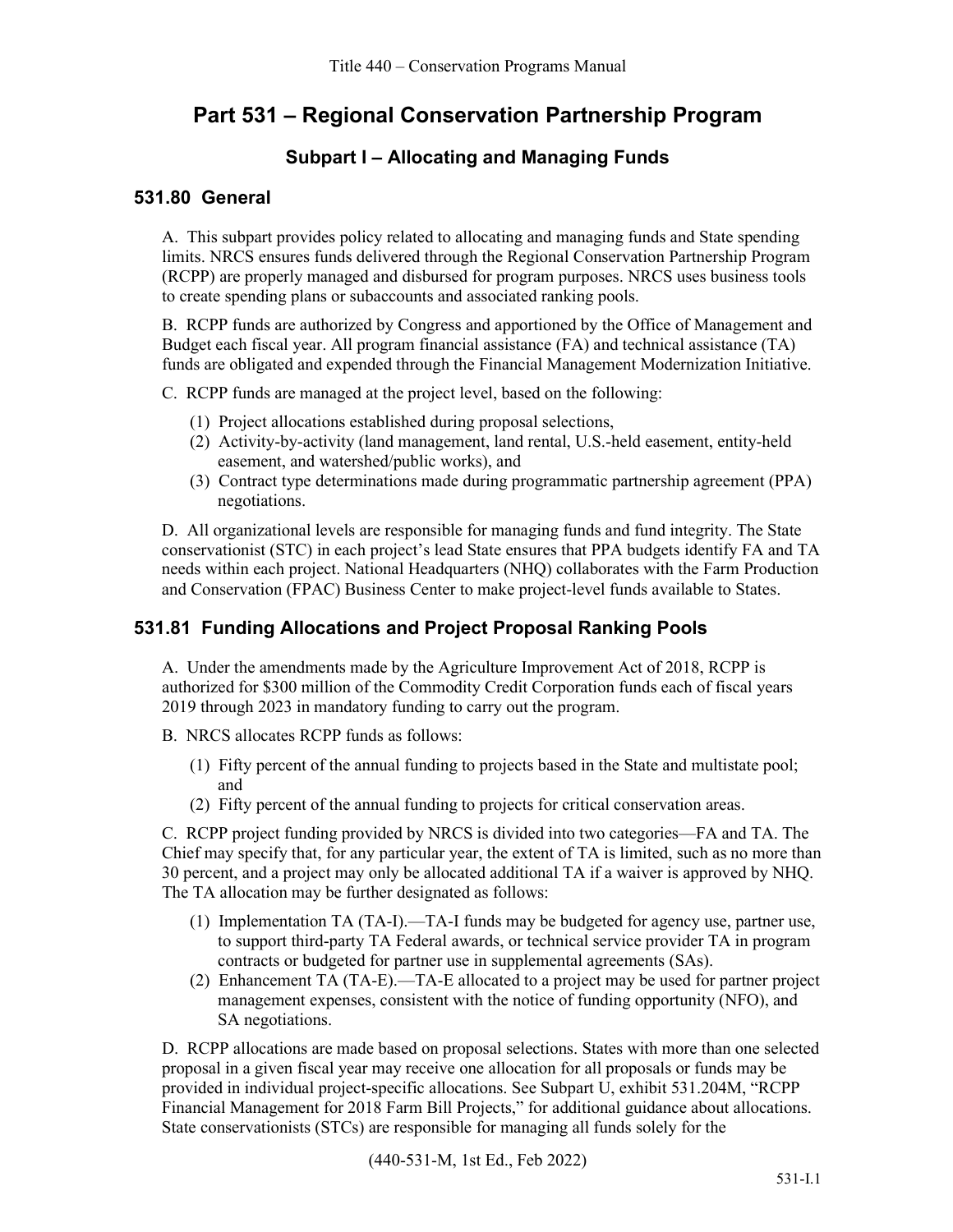proposal/project for which they were allocated. States must not utilize funds allocated for one project to support another project. Any such reallocations or additions for new funds require NHQ approval and PPA amendment to each affected project.

- (1) Notify NHQ through the Financial Assistance Programs Division (FAPD) SharePoint if a proposal is withdrawn by a partner during negotiations, the PPA negotiations are unsuccessful, or a PPA is executed and subsequently terminated prior to any FA obligations. NHQ will coordinate a sweep of all project FA and TA funds and returns of project allocation to NHQ program reserves.
- (2) States must follow PPA closeout processes outlined in the agreement templates and in policy if termination occurs after a PPA is successfully negotiated and FA or TA are obligated. The STC will—
	- (i) Determine continued defensibility and in-scope adjustment needs associated with any active SA obligations related to the terminated project.
	- (ii) Amend or terminate SAs as needed based on the determination to deobligate FA or TA funding.
	- (iii) Notify NHQ of completion of the steps above, and the funds available for other purposes.

**Note:** Proposal selections do not constitute awards, which are finalized, executed, and allocated through the PPA negotiation process.

- E. Following execution of a PPA, the FPAC Business Center makes allocations for:
	- (1) The entirety of a project's FA funding;
	- (2) The entirety of a project's partner-use TA funding (if it exists in the PPA); and
	- (3) An initial allocation of NRCS-use TA funding.

NRCS-use TA is typically allocated annually based on the agreed-upon amounts documented in a PPA. See subpart U, exhibit 531.204M, "RCPP Financial Management for 2018 Farm Bill Projects," for additional guidance about RCPP allocations.

F. Based on available funding and agency priorities, NRCS may offer reduced funding from the amount requested in a proposal. NRCS may approve proportional reductions in proposed partner contributions if a project is funded at less than the requested amount.

# **531.82 Partner Contributions**

A. RCPP project budgets are comprised of a combination of RCPP funding and partner contributions. It is NRCS's goal that partner contributions be at least equal to the NRCS investment in an RCPP project. It is also required that each PPA maintain the ratio between contributions and RCPP funding established in the original proposal, negotiated changes to individual contributions, or contributions substitutions. Partner contributions may include a combination of direct funding and in-kind support.

(1) Partner contributions completed between the announcement of proposal selections and the execution of a PPA can be included in a project if such activities are included in the negotiated agreement.

- (2) To count as partner contributions, partner expenditures must be expended:
	- (i) During the life of the RCPP project;
	- (ii) Within the project's geographic boundary; and,
	- (iii) In support of the project's goals and objectives to benefit eligible lands and eligible producers.

B. Certain RCPP activities such as entity-held easement acquisitions and watershed/public works may have minimum matching fund requirements as specified in the applicable NFO or contracting documents.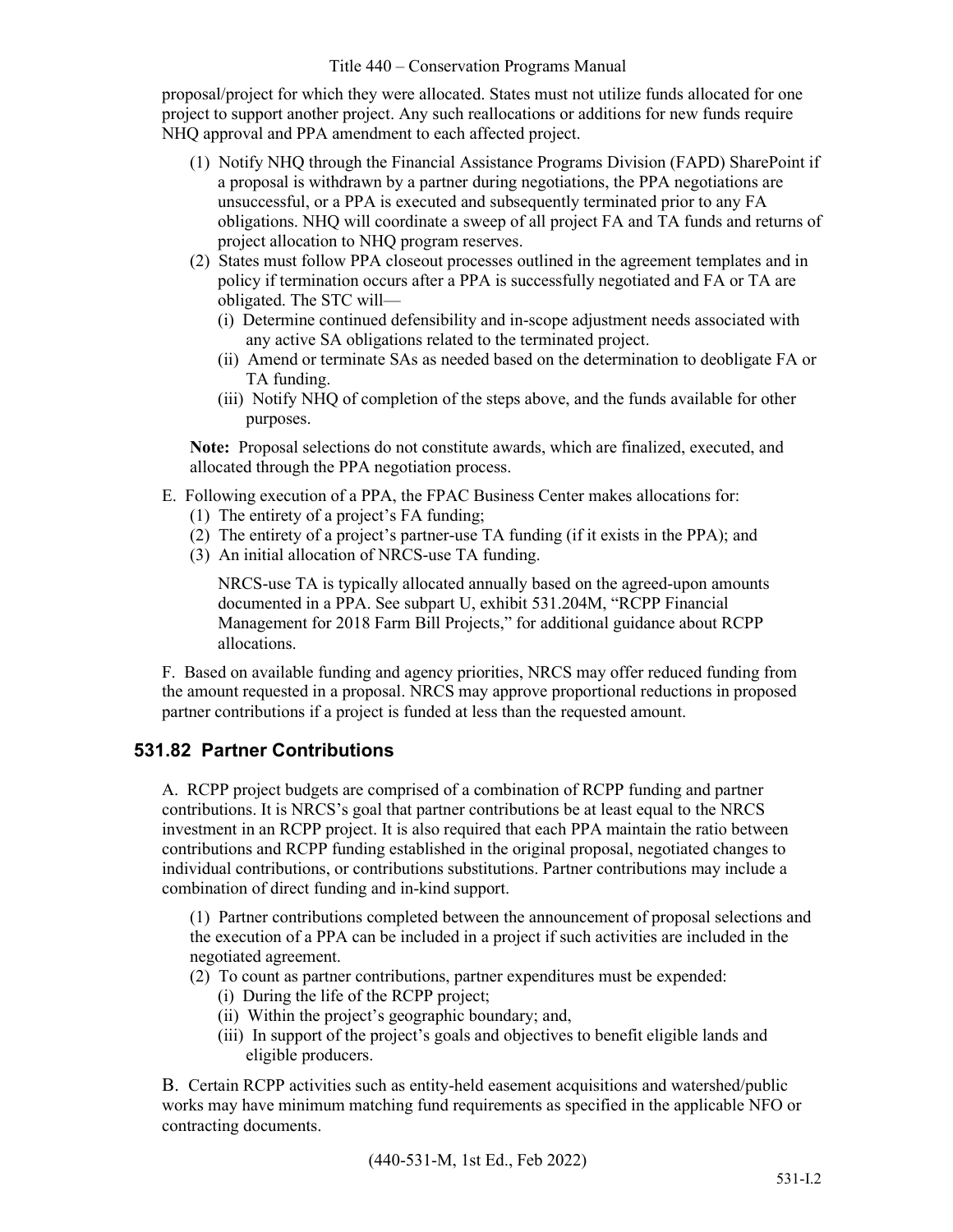**Note:** Partner matching funds toward the cost of an entity-held easement itself are required and may consist of any combination of partner cash contribution toward payment of easement compensation to the landowner or landowner donation toward the easement value. Partner matching funds for easements may be counted as RCPP partner contributions for the RCPP project if they are expended during the life of the PPA. Similar to Agricultural Conservation Easement Program-Agricultural Land Easement, acquisition-related costs (e.g., entity planning, appraisals, due diligence, and surveys) and easement management costs are the responsibility of RCPP partners and cannot be reimbursed by NRCS. When provided by a partner, these costs may be counted as partner contributions toward the RCPP project generally based on final RCPP PPA terms and negotiated project deliverables, but do not affect the allowable Federal share of easement acquisition.

**Example:** Type II, III, and IV SA-obligating FA for watershed activities or entity-held easement acquisitions have easement parcel/watershed project match requirements, in addition to related RCPP project-level contribution requirements. When parcel/project-level match requirements exist, they may also be included as RCPP project-level PPA contribution deliverables, and double counted as both watershed project/entity-held easement parcel match and RCPP project contribution, if the following is met:

- They are included in the negotiated PPA; and
- They were delivered during the term of the PPA.

**Note:** When a watershed project or entity-held easement SA term exceeds the term of the associated PPA, the watershed project or entity-held easement parcel match requirements must be satisfied to earn SA payment. However, the SA-level match delivered after the term of the associated PPA cannot be reported as RCPP project-level contribution.

### **531.83 Project RCPP Funding Budgets and Budget Management**

A. STCs must monitor program obligations and expenditures to prevent obligating funds in excess of the RCPP project-specific allocations, individual PPA-based activities, and contract type budgets.

B. Proposal selections establish initial project budgets by fund type (FA and TA). PPA negotiations establish final project budgets for each fund type, as well as activity and contract type plans for obligating funds. Funds in an executed PPA remain available for new obligations throughout the life of a PPA. Adjustments between FA or TA may require NHQ confirmation of availability of funds. These adjustments must be managed within an existing project budget and must follow the PPA amendment process. See subpart D, section 531.31, "Agreement Amendments." of this manual for amendment guidance and National Instruction 440-316, "Guidance for Regional Conservation Partnership Program (RCPP) Programmatic Partnership Agreements," and exhibit 4, "PPA Amendment Process Workflow," for amendment examples and a diagram of the amendment process.

C. In rare cases, the FAPD division director may approve an increase in a project's budget. Such increases may result from additional allocations from NHQ reserve funds. Any budget increases or additional allocations will be accompanied by additional guidance to States.

#### D. Alternative Funding Arrangements (AFA)

- (1) Funding for AFAs are limited to 15 total projects annually. See subpart C, section 531.23I of this manual for additional guidance related to AFAs.
- (2) FA in each project is allocated to one or more of four activity types:
	- (i) Land management
	- (ii) Rental
	- (iii) Entity-held easements
	- (iv) Watershed/public works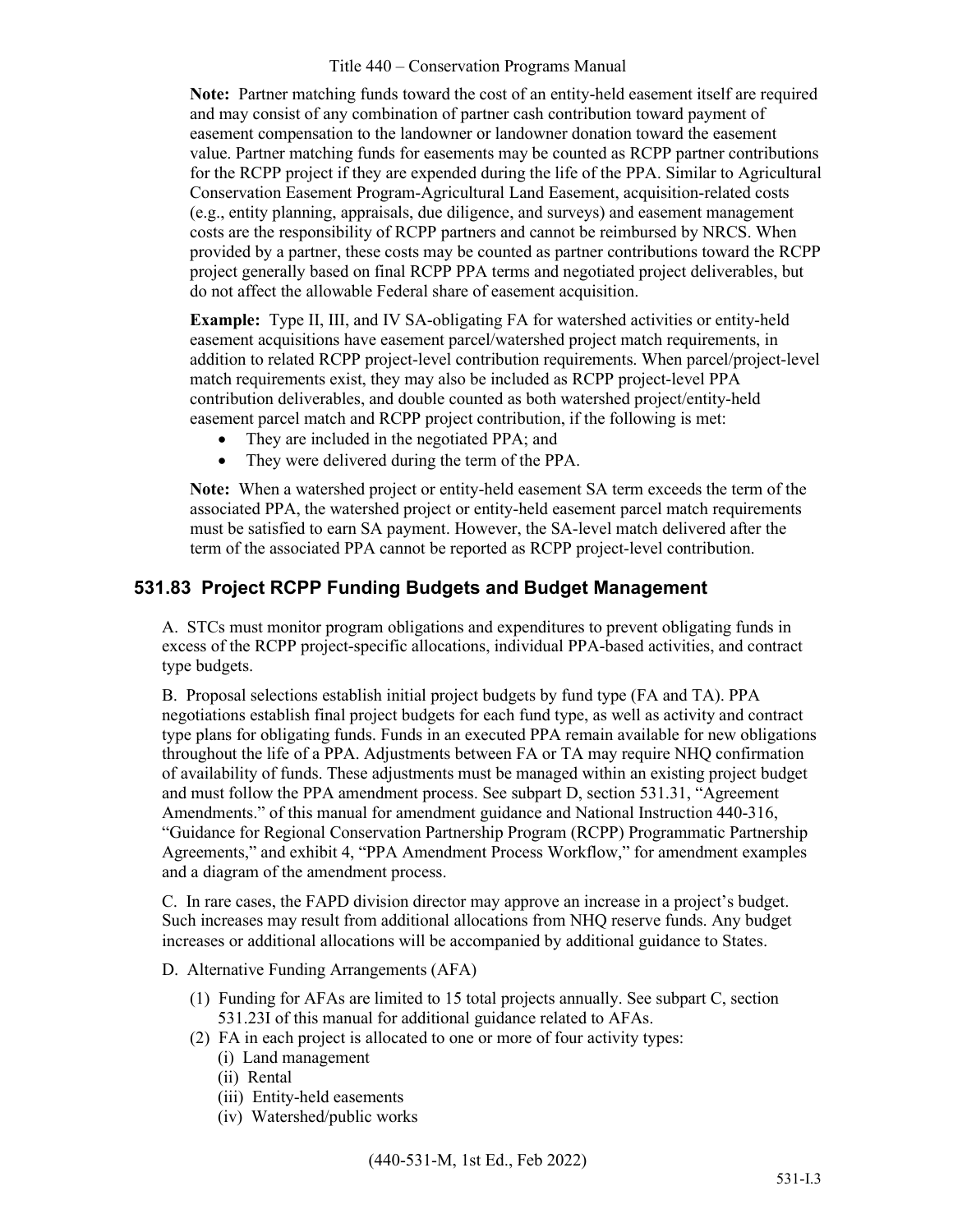- (3) TA in each project is allocated as NRCS TA, or partner TA-I or TA-E.
- (4) PPAs establish budget for each fund and activity type by contracting mechanism to support funds management for:
	- (i) SAs; and
	- (ii) Third-party contracts.
- (5) All partner-use funding is obligated through SAs. NRCS provides TA (and easement due diligence FA) to support partner delivery of FA for the benefit of eligible producers or landowners.
- (6) Funds are managed in three contract types:
	- (i) SAs;
	- (ii) NRCS-use TA; and
	- (iii) NRCS-managed third-party contracts.

### **531.84 RCPP Classic FA Sign-Up Management**

For each RCPP project involving competitive awards, producer contracts, or SAs, States must publicize each project and activity-specific sign-up opportunity on the NRCS website. Partners may also publicize sign-up opportunities for a particular project, consistent with the PPA.

**Note:** Partner sign-up announcements do not replace NRCS responsibilities to announce sign-up opportunities for RCPP classic projects. STCs must provide at least 30 days public notice for all application periods and ranking deadlines and post associated information on the State's website by the time of the program application announcement. See Title 440, Conservation Programs Manual (440-CPM), Part 530, "Working Land Conservation Programs Manual," "440-CPM, Part 527, Easement Common Provisions," and 440-CPM, Part 528, "Agricultural Conservation Easement Program (ACEP)," and annual sign-up guidance issued by NHQ.

**Note:** See subpart B, "Program Funding Announcements, Proposal Solicitation, Evaluation and Selection," of this manual for additional guidance related to NFOs and project selections.

### **531.85 Contract Types**

- A. Classic
	- (1) RCPP Classic supports two fund types—FA and TA
	- (2) FA in each project is allocated to one or more of five activity types:
		- (i) Land management
		- (ii) Rental
		- (iii) U.S.-held easements
		- (iv) Entity-held easements
		- (v) Watershed/public works
	- (3) TA in each project is allocated as NRCS TA, Partner TA-I, or TA-E.
	- (4) PPAs establish budgets for each fund and activity type by contracting mechanism to support funds management of producer contracts, SAs, NRCS-use TA, and third-party contracts.

B. Supplement Agreements.—See subpart E, "Supplemental Agreements" of this manual for policy and guidance on providing TA and FA funds under SAs.

### **531.86 Limitation on Administrative Expenses**

A. The RCPP statute prohibits NRCS from reimbursing partners for administrative costs, which include, but are not limited to, expenses for rent and utilities, durable equipment and